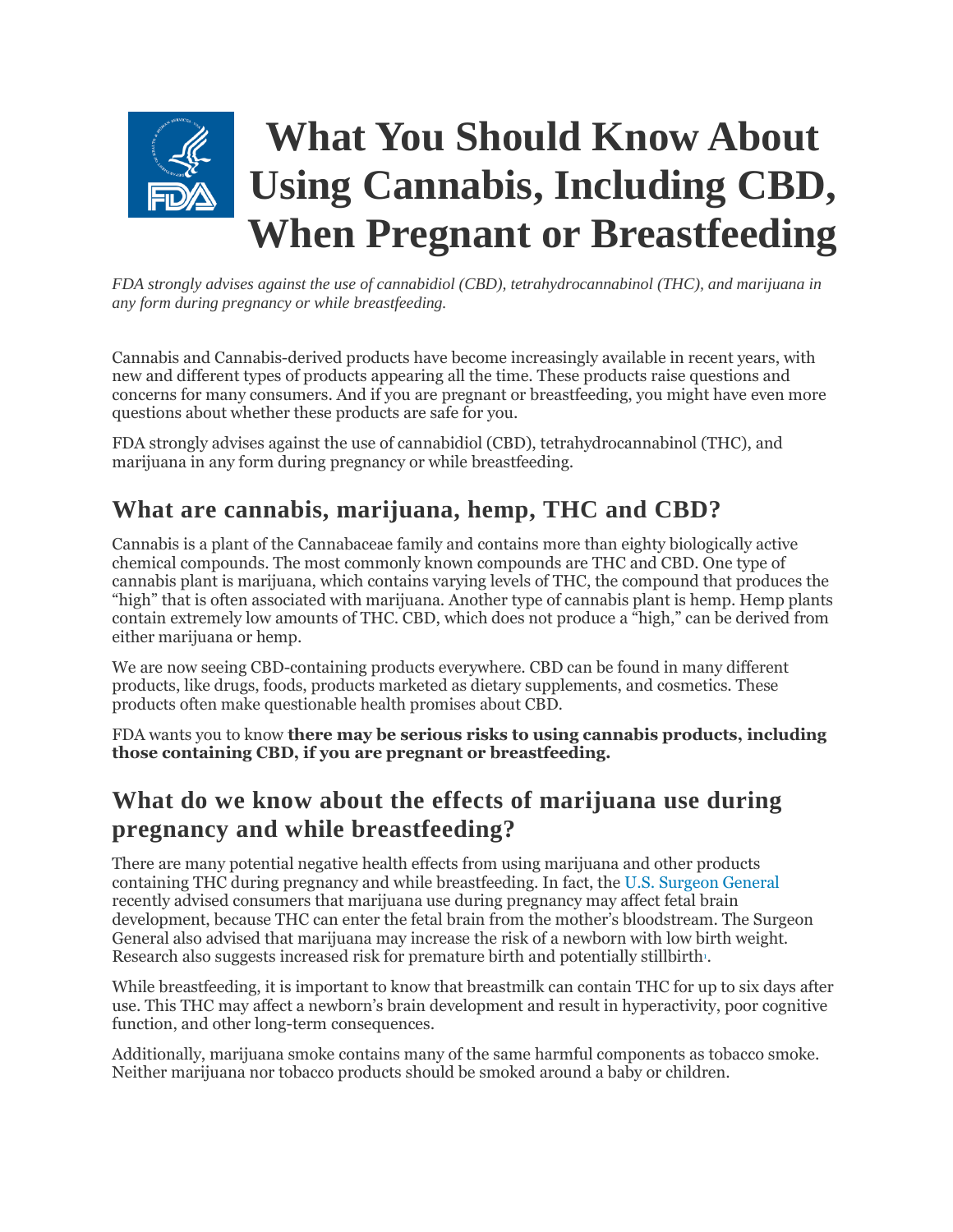# **What do we know about the effects of CBD use during pregnancy and while breastfeeding?**

There is no comprehensive research studying the effects of CBD on the developing fetus, pregnant mother, or breastfed baby. FDA is continuing to collect and study the data on the possible harmful effects of CBD during pregnancy and while breastfeeding. However, based on what we do know, there is significant cause for concern.

High doses of CBD in pregnant test animals have caused problems with the reproductive system of developing male fetu[s](https://www.fda.gov/consumers/consumer-updates/what-you-should-know-about-using-cannabis-including-cbd-when-pregnant-or-breastfeeding#2)es<sup>2</sup>. In addition, based on what we already know about CBD, we expect that some amount of CBD will be transferred to babies through breast milk.

We also know that there is a potential for CBD products to be contaminated with substances that may pose a risk to the fetus or breastfed baby, including THC. We have also heard reports of CBD potentially containing other contaminants (e.g., pesticides, heavy metals, bacteria, and fungus); we are investigating this.

Moreover, CBD has known risks for people in general. Based on clinical studies in humans, risks can include the following:

- liver toxicity (damage)
- extreme sleepiness
- harmful interactions with other drugs

FDA is studying the effects of CBD use from different angles, such as: (1) the use of CBD-containing products, like food, cosmetics, or supplements, over a person's entire life; and (2) the effects of using these various products in combination. There are many unanswered questions about the science, safety, and quality of products containing CBD.

We especially want to learn more about the effects of CBD during pregnancy and while breastfeeding, including, for example, whether and to what extent the presence of CBD in human milk harms the breastfed baby or the mother's milk production.

### **Has FDA approved any CBD products and are there any benefits?**

FDA has **not approved** any CBD products except fo[r one prescription drug](https://www.fda.gov/news-events/press-announcements/fda-approves-first-drug-comprised-active-ingredient-derived-marijuana-treat-rare-severe-forms) to treat rare, severe forms of seizure disorders in children. It is still unclear whether CBD has any other benefits.

Other than the one approved prescription drug, CBD products have not been evaluated or approved by FDA for use as drug products. This means that we do not know:

- if they are safe and effective to treat a particular disease
- what, if any, dosage may be considered safe
- how they could interact with other drugs or foods
- whether they have dangerous side effects or other safety concerns

The clinical studies that supported the approval of the one available CBD drug product identified risks related to the use of CBD, including liver toxicity (damage), extreme sleepiness, and harmful interactions with other drugs.

#### **What about hemp seeds?**